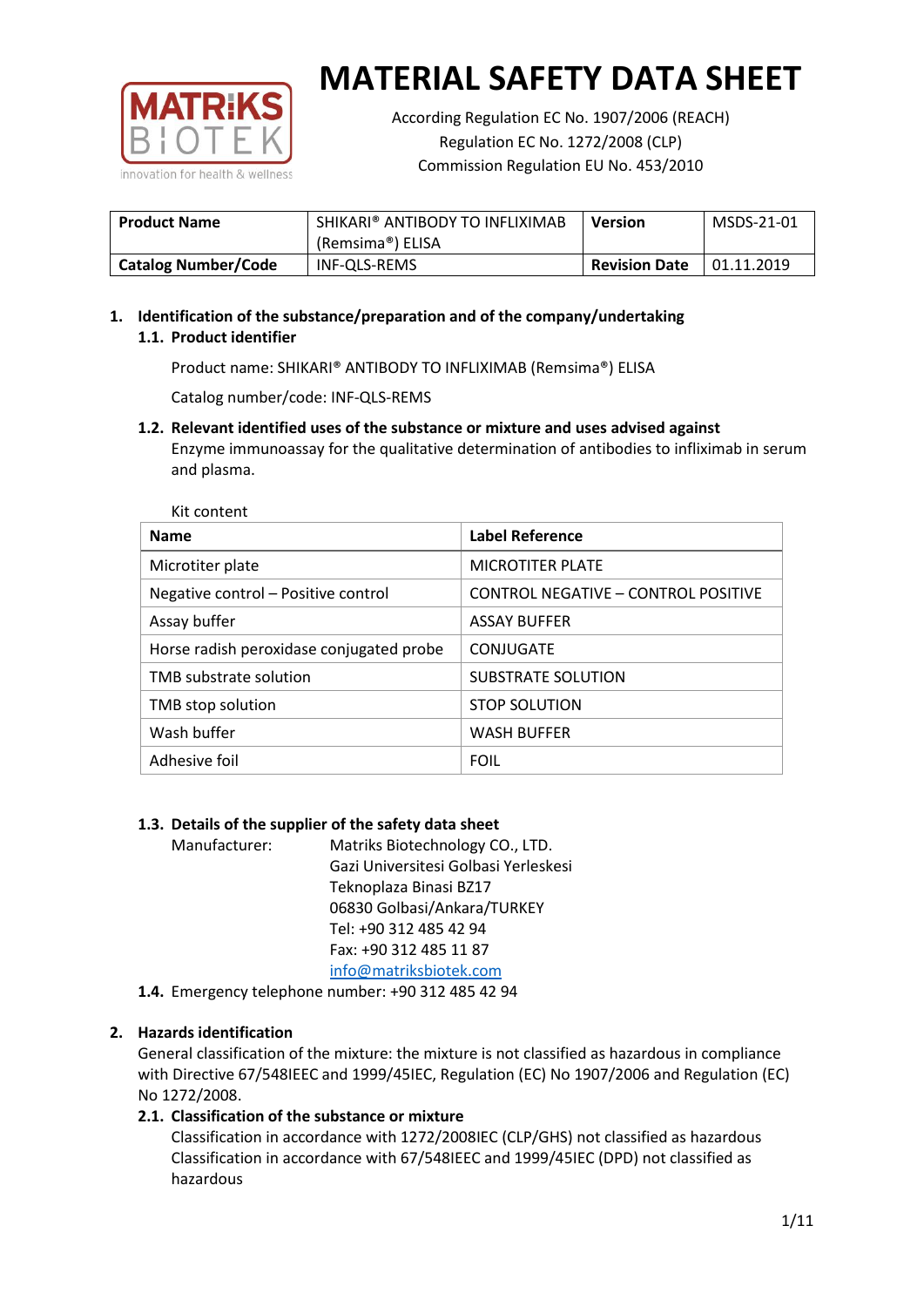

According Regulation EC No. 1907/2006 (REACH) Regulation EC No. 1272/2008 (CLP) Commission Regulation EU No. 453/2010

| <b>Product Name</b>        | SHIKARI® ANTIBODY TO INFLIXIMAB<br>(Remsima®) ELISA | <b>Version</b>       | MSDS-21-01  |
|----------------------------|-----------------------------------------------------|----------------------|-------------|
|                            |                                                     |                      |             |
| <b>Catalog Number/Code</b> | INF-QLS-REMS                                        | <b>Revision Date</b> | 101.11.2019 |

### **2.2. Label elements**

This product is not under labelling according to Regulation (EC) n. 1272/2008

## **2.3. Other hazards**

Results of PBT and vPvB assessment: The substances in the mixture do not meet the PBT/vPvB criteria according to REACH (content <0,1% w/w), annex XIII; the substances in the mixture are not included in the Candidate List of SVHC.

**Note:** This product is intended for laboratory use by professional uses only. Use appropriate personal protective equipment while working with the reagents provided.

## **3. Composition/information on ingredients**

### **3.1. Substances**

| <b>Stop Solution</b>                                                                                 |                                                                                                                               |
|------------------------------------------------------------------------------------------------------|-------------------------------------------------------------------------------------------------------------------------------|
| Ingredient                                                                                           | Hydrochloric Acid (HCL) Index No. 017-002-01-X                                                                                |
| CAS No (EC No)                                                                                       | 7647-01-0(231-595-7)                                                                                                          |
| Containing Conc. (%)                                                                                 | <5,0* (Dilution is not classified as hazardous<br>according to the European Regulation<br>67/548/EEC and 1272/2008/EC)        |
| Classification according to regulation (EC) No 1272/2008 (CLP) (related to the concentrated<br>form) |                                                                                                                               |
| Hazard Class and Category Codes(s)                                                                   | Skin Corr. 1B STOT SE 3                                                                                                       |
| Hazard Statement Code(s)                                                                             | H314, H335                                                                                                                    |
| Pictogram, Signal Word Code(s)                                                                       | GHS05, GHS07, Dgr                                                                                                             |
| Specific Conc. Limits, M-factors                                                                     | Skin Corr. 1B; H314: C≥25%<br>Skin Irrit. 2; H315: 10% ≤ C < 25 %<br>Eye Irrit. 2, H319: 10%≤C<25 %<br>STOT SE 3; H355: C≥10% |
| Directive 67/548/EEC                                                                                 | C; R34-37: C≥25%<br>Xi; R36/37/38: 10% <<<<<<<                                                                                |

#### **3.2. Mixtures**

| <b>Controls, Assay Buffer</b> |                                     |
|-------------------------------|-------------------------------------|
| Ingredient                    | Sodium Azide Index no. 011-004-00-7 |
| CAS No (EC No)                | 26628-22-8 (247-852-1)              |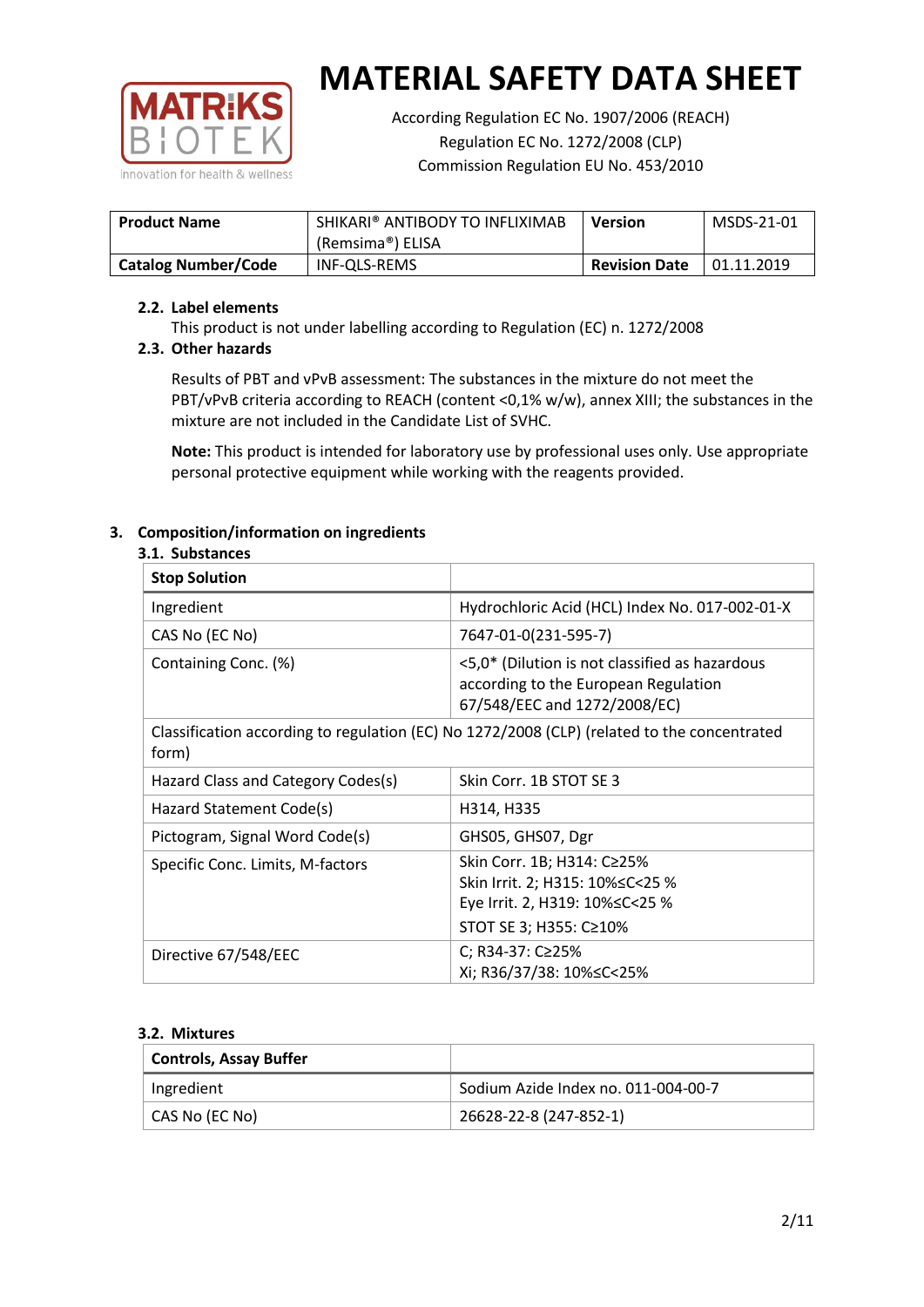

According Regulation EC No. 1907/2006 (REACH) Regulation EC No. 1272/2008 (CLP) Commission Regulation EU No. 453/2010

| <b>Product Name</b>        | SHIKARI® ANTIBODY TO INFLIXIMAB<br>(Remsima®) ELISA | <b>Version</b>       | MSDS-21-01 |
|----------------------------|-----------------------------------------------------|----------------------|------------|
| <b>Catalog Number/Code</b> | INF-QLS-REMS                                        | <b>Revision Date</b> | 01.11.2019 |

| Containing Conc. (%)                                                                                 | <0,001 % (Dilution is not classified as hazardous<br>according to the European Regulation<br>67/548/EEC and 1272/2008/EC) |  |
|------------------------------------------------------------------------------------------------------|---------------------------------------------------------------------------------------------------------------------------|--|
| Classification according to regulation (EC) No 1272/2008 (CLP) (related to the concentrated<br>form) |                                                                                                                           |  |
| Hazard Class and Category Codes(s)                                                                   | Acute Tox. 2 (oral)                                                                                                       |  |
|                                                                                                      | Acute Tox. 1 (dermal)                                                                                                     |  |
|                                                                                                      | STOT RE 2                                                                                                                 |  |
|                                                                                                      | Acute Aquatic 1                                                                                                           |  |
|                                                                                                      | <b>Aquatic Chronic 1</b>                                                                                                  |  |
| Hazard Statement Code(s)                                                                             | H300, H310, H373, H400, H410                                                                                              |  |
| Pictogram, Signal Word Code(s)                                                                       | GHS06, GHS08, GHS09                                                                                                       |  |
| Specific Conc. Limits, M-factors                                                                     | M-Factor-Aquatic Acute:1                                                                                                  |  |
| Directive 67/548/EEC                                                                                 | R23/24/25-36/37/38-50/53                                                                                                  |  |

| Conjugate                          |                                                                                                                                                  |
|------------------------------------|--------------------------------------------------------------------------------------------------------------------------------------------------|
| Ingredient                         | Proclin 150 Index no. 613-167-00-5                                                                                                               |
|                                    | Proclin 150 is a mixture of substances of the<br>components, 5-Chloro-2-methyl-4-isothiazolin-3-<br>one and 2-Methyl-2H -isothiazol-3-one (3:1). |
| CAS No (EC No)                     | 55965-84-9                                                                                                                                       |
| Containing Conc. (%)               | <0,0015% (Dilution is not classified as hazardous<br>according to the European Regulation<br>67/548/EEC and 1272/2008/EC)                        |
| form)                              | Classification according to regulation (EC) No 1272/2008 (CLP) (related to the concentrated                                                      |
| Hazard Class and Category Codes(s) | Acute Tox. 3<br>Skin Corr. 1B<br>Skin Sens. 1<br>Acute Aquatic 1<br><b>Aquatic Chronic 1</b>                                                     |
| Hazard Statement Code(s)           | H301, H311, H314, H317, H331, H400, H410                                                                                                         |
| Pictogram, Signal Word Code(s)     | GHS05, GHS07, GHS09                                                                                                                              |
| Specific Conc. Limits, M-factors   | ≥0,6%: Skin Corr. 1B, H314<br>0,06 - < 0,6%: Skin Irrit. 2, H315<br>0,06 - < 0,6 %: Eye Irrit. 2, H319                                           |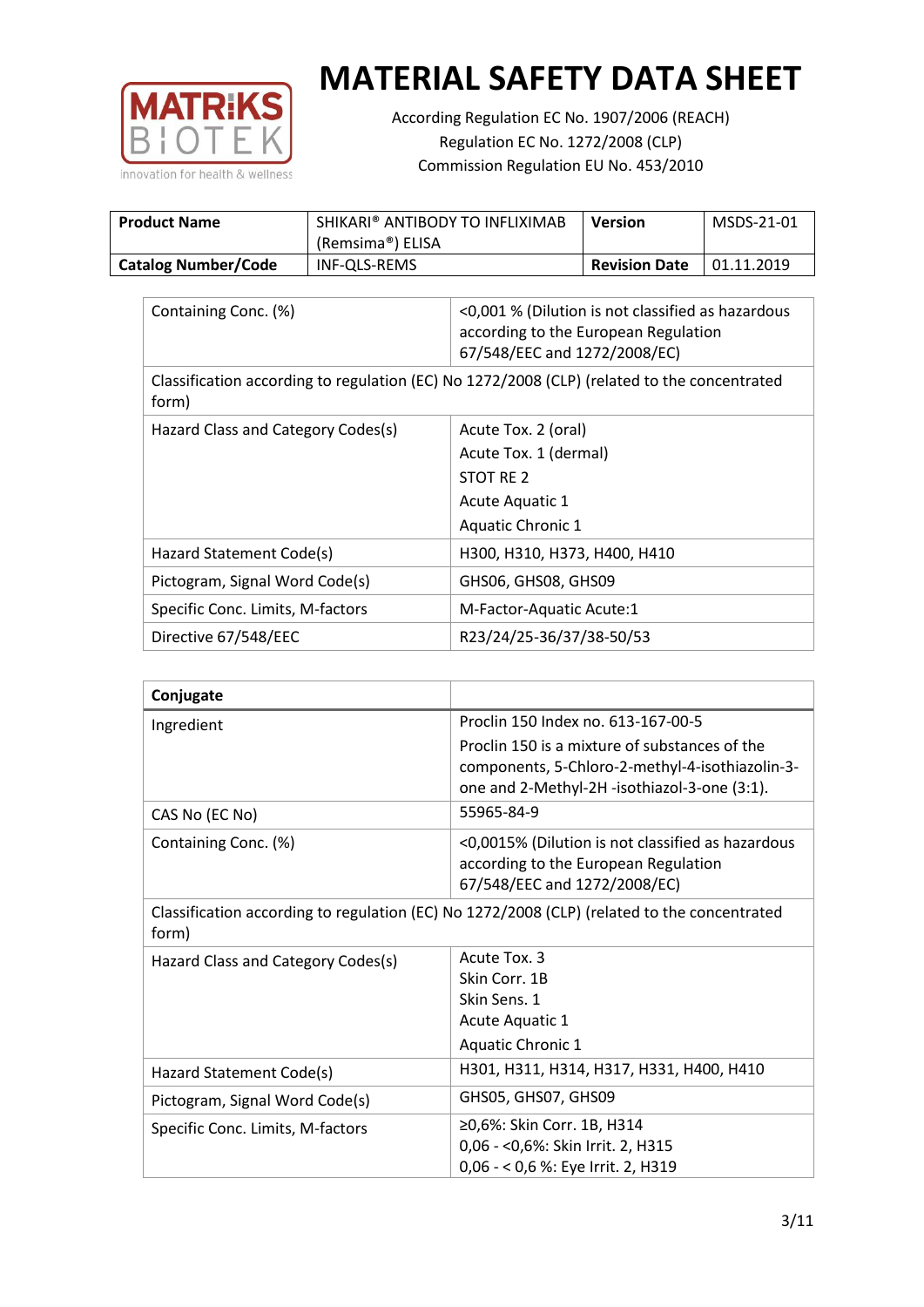

According Regulation EC No. 1907/2006 (REACH) Regulation EC No. 1272/2008 (CLP) Commission Regulation EU No. 453/2010

| <b>Product Name</b>        | SHIKARI® ANTIBODY TO INFLIXIMAB<br>(Remsima®) ELISA | <b>Version</b>       | MSDS-21-01 |
|----------------------------|-----------------------------------------------------|----------------------|------------|
| <b>Catalog Number/Code</b> | INF-QLS-REMS                                        | <b>Revision Date</b> | 01.11.2019 |

|                      | ≥0,0015 %: Skin Sens. 1, H317          |
|----------------------|----------------------------------------|
|                      | M-Factor - Aquatic Acute: 10           |
| Directive 67/548/EEC | T; N R:23/24/25-34-35-50/53            |
|                      | $\vert$ S: (2-)26-28-36/37/39-45-60-61 |

#### **4. First-aid measures**

### **4.1. Description of first aid measures**

General advice: No special measures required. Consult physician in case of complaints. If inhaled: Supply fresh air.

In case of skin contact: Immediately flush skin with plenty of water. Cold water may be used. Remove contaminated clothing and shoes.

In case of eye contact: Check for and remove any contact lenses. Immediately flush eyes with plenty of water for at least 15 minutes. Cold water may be used. If swallowed: Rinse mouth with plenty of water

### **4.2. Most important symptoms and effects, both accurate and delayed**

There are no hazards under normal use conditions. Direct contact with eyes may cause slight and temporary irritation. Swallowing of larger amounts may lead to stomachache, vomiting or diarrhea.

## **4.3. Indication of any immediate medical attention and special treatment needed** No specific therapy known. Use supportive and symptomatic treatment.

## **5. Fire-fighting measures**

## **5.1. Extinguishing media**

Suitable extinguishing media: Water spray, alcohol resistant foam, dry-powder, carbon dioxide

Unsuitable extinguishing media: Direct water stream

- **5.2. Special hazards arising from the substance mixture** To the best of our knowledge, no special hazards can be defined
- **5.3. Advice for fire-fighters** No data available.

## **6. Accidental release measures**

- **6.1. Personal precautions, protective equipment and emergency procedures** Wear appropriate protective gloves and clothes.
- **6.2. Environmental precautions**

Dilute with plenty of water. Do not allow to enter sewers/surface or ground water.

#### **6.3. Methods and materials for containment and cleaning up**

Absorb with liquid-binding material (sand, diatomite, acid binders, universal binders, sawdust).

**6.4. Reference to other sections**

For personal protection see section 8.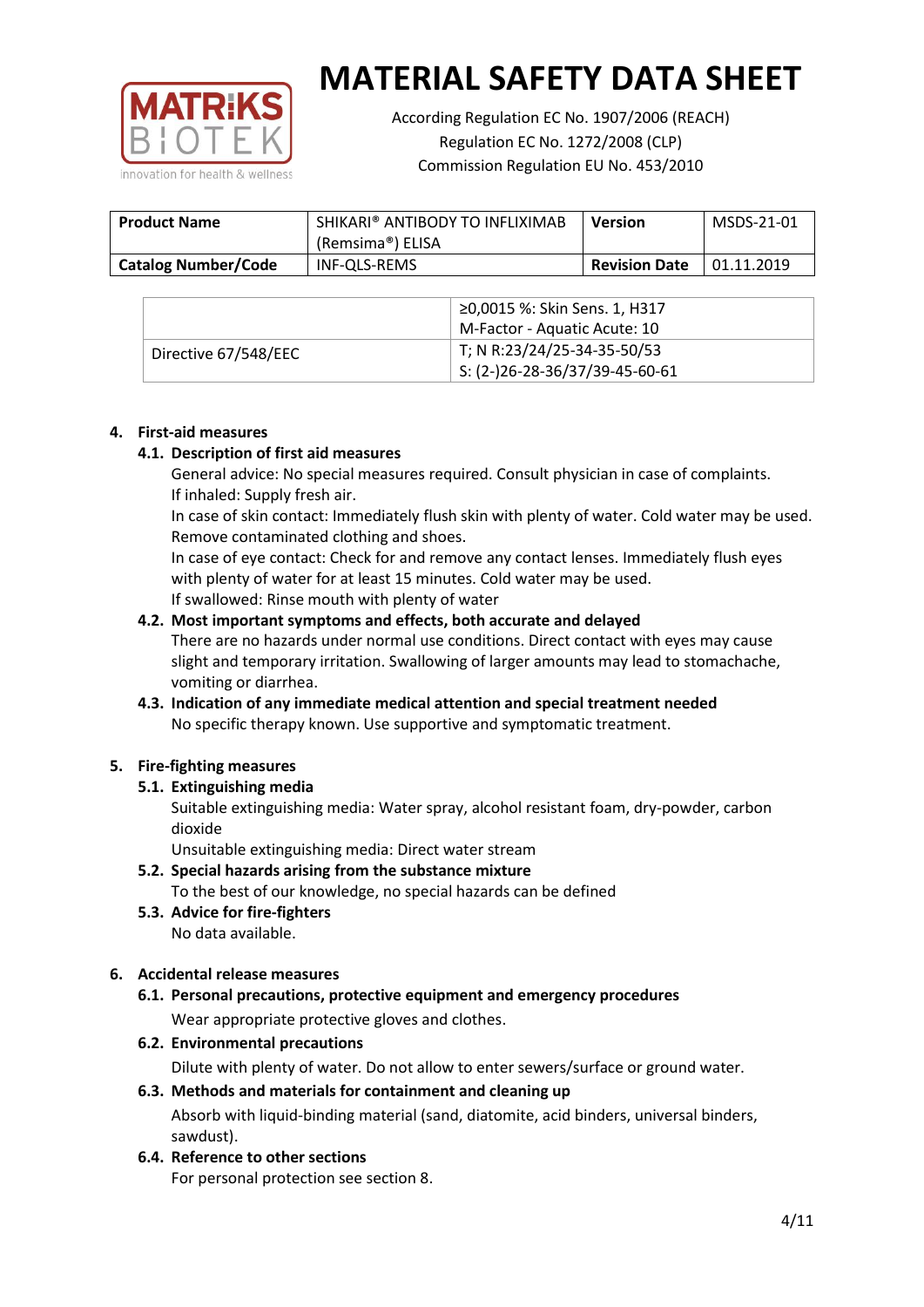

According Regulation EC No. 1907/2006 (REACH) Regulation EC No. 1272/2008 (CLP) Commission Regulation EU No. 453/2010

| <b>Product Name</b>        | SHIKARI® ANTIBODY TO INFLIXIMAB<br>(Remsima®) ELISA | <b>Version</b>       | MSDS-21-01 |
|----------------------------|-----------------------------------------------------|----------------------|------------|
| <b>Catalog Number/Code</b> | INF-QLS-REMS                                        | <b>Revision Date</b> | 01.11.2019 |

For disposal see section 13.

### **7. Handling and storage**

## **7.1. Precautions for safe handling**

Use all reagents in accordance with the relevant package insert provided with the product. Do not smoke, eat, drink or apply cosmetics in areas where kit reagents are handled. Wear disposable latex gloves when handling reagents.

Never pipet by mouth and avoid contact of reagents and specimens with skin and mucous membranes.

Handling should be done in accordance with the procedures defined by an appropriate national biohazard safety guideline or regulation.

Use all reagents in accordance with the relevant package insert provided with the product.

## **7.2. Conditions for safe storage, including any incompatibilities**

Store in tightly closed original packages or appropriately labeled alternate vessels. Store in dry, bunded areas. Keep away from direct sunlight and heat sources. Recommended storage temperature: 10-30°C (shipment), 2-8°C (long term storage). Protect from freezing. Keep away from food and drinks. Keep away from acids and heavy metals. Keep out of the reach of children.

## **7.3. Specific end uses**

For EU diagnostic product. For the rest of the world "Research use only".

## **8. Exposure controls/personel protection**

#### **8.1. Control parameters**

Indicative occupational exposure limit ES (2000/39IEC, Directive 2006/15IEC and Directive 2009/161IEC):

| <b>CAS</b> | <b>Substance</b> | Indicative occupational exposure limit |                         |
|------------|------------------|----------------------------------------|-------------------------|
|            | name             |                                        |                         |
| 26628-22-8 | Sodium Azide     | OEL mean (time-weighted 8 h):          | $0,1 \,\mathrm{mg/m^3}$ |
|            |                  | OEL short term (LS min):               | 0,3                     |
|            |                  | Notation: Skin                         |                         |

National work-place occupational exposure limits (only selected lands are displayed):

| <b>CAS</b> | <b>Substance</b> | <b>Occupational exposure limits</b> |                         |
|------------|------------------|-------------------------------------|-------------------------|
|            | name             |                                     |                         |
| 26628-22-8 | Sodium Azide     | Turkey                              |                         |
|            |                  | PEL:                                | $0,1 \,\mathrm{mg/m^3}$ |
|            |                  | $NPEL-P$ :                          | 0,3 mg/m <sup>3</sup>   |
|            |                  | D - absorb through skin             |                         |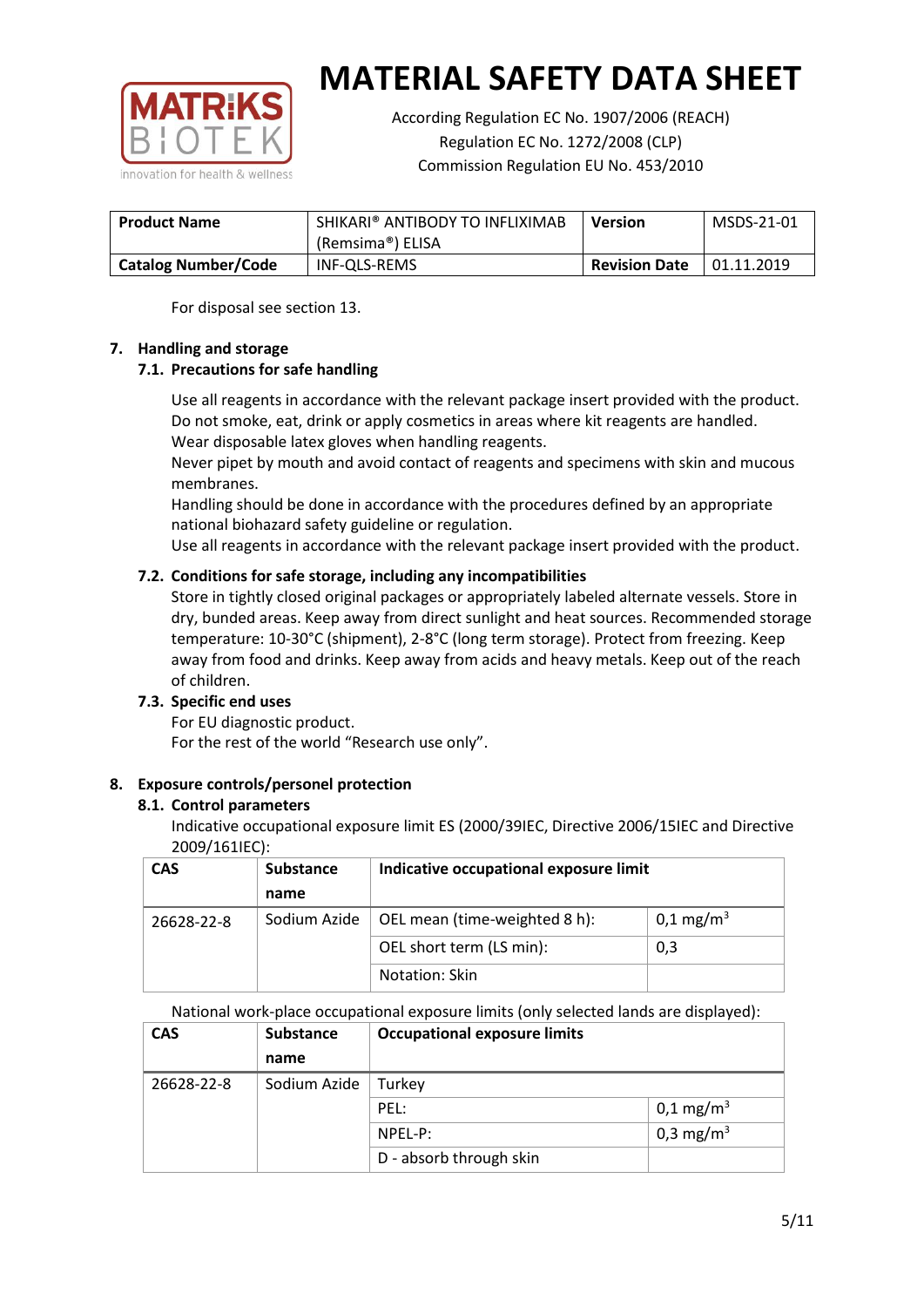

According Regulation EC No. 1907/2006 (REACH) Regulation EC No. 1272/2008 (CLP) Commission Regulation EU No. 453/2010

| <b>Product Name</b>        | SHIKARI® ANTIBODY TO INFLIXIMAB<br>(Remsima®) ELISA | <b>Version</b>       | MSDS-21-01  |
|----------------------------|-----------------------------------------------------|----------------------|-------------|
| <b>Catalog Number/Code</b> | INF-QLS-REMS                                        | <b>Revision Date</b> | 101.11.2019 |

|  | I - irritating to mucosa (eye, airways) |                         |
|--|-----------------------------------------|-------------------------|
|  | and skin                                |                         |
|  | Government Regulation no.               |                         |
|  | 361/2007 Coll.                          |                         |
|  | Slovakia                                |                         |
|  | NPEL mean:                              | $0,1 \,\mathrm{mg/m^3}$ |
|  | NPEL short-term:                        | 0,3 mg/m <sup>3</sup>   |
|  | Note K: absorbed through skin           |                         |
|  | Regulation 300/2007 Coll. (SK),         |                         |
|  | Appendix 1                              |                         |
|  | Germany                                 |                         |
|  | AGW - time weighted mean:               | 0,2 mg/m <sup>3</sup>   |
|  | Short-term factor:                      | 2(1)                    |
|  | 1RGS-900                                |                         |
|  | United Kingdom                          |                         |
|  | TWA:                                    | $0,1 \text{ mg/m}^3$    |
|  | STEL:                                   | 0,3 mg/m <sup>3</sup>   |
|  | France                                  |                         |
|  | TWA:                                    | $0,1 \text{ mg/m}^3$    |
|  | STEL:                                   | 0,3 mg/m <sup>3</sup>   |

Other recommended values: not set

| <b>CAS</b> | Substance name   OEL - equivalents |   |
|------------|------------------------------------|---|
|            | $\overline{\phantom{0}}$           | - |
|            |                                    |   |

Indicative biological limits (Turkey, *432/2003* Coll.): not set

| <b>Substance</b> | Evaluated as             | Limit values             |
|------------------|--------------------------|--------------------------|
|                  | $\overline{\phantom{0}}$ | $\overline{\phantom{0}}$ |

DNEL: not available for the mixture. PNEC: not available for the mixture.

## **8.2. Exposure controls**

General hygiene directives should be considered.

Keep away from food stuffs and beverages. Wash hands before breaks and at the end of the working day

#### **Personal protective equipment:**

| <b>Respiratory protection:</b> | Not required                                                      |
|--------------------------------|-------------------------------------------------------------------|
| Skin protection                | Protective gloves of nitrile or nature latex, satisfying the norm |
|                                | <b>DIN EN 455</b>                                                 |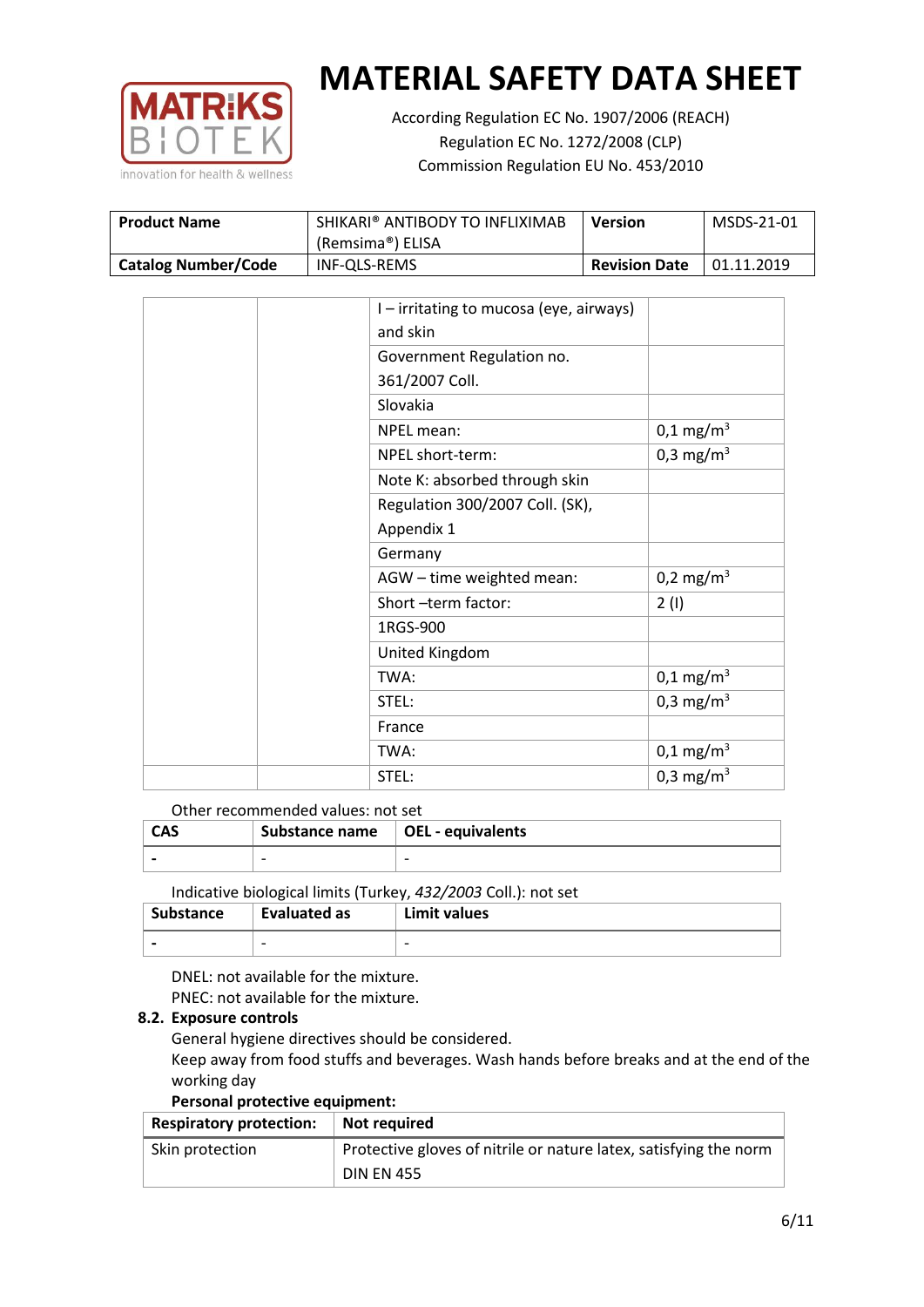

According Regulation EC No. 1907/2006 (REACH) Regulation EC No. 1272/2008 (CLP) Commission Regulation EU No. 453/2010

| <b>Product Name</b>        | SHIKARI® ANTIBODY TO INFLIXIMAB<br>(Remsima®) ELISA | <b>Version</b>       | MSDS-21-01 |
|----------------------------|-----------------------------------------------------|----------------------|------------|
| <b>Catalog Number/Code</b> | INF-QLS-REMS                                        | <b>Revision Date</b> | 01.11.2019 |

| Eye/Face protection | Safety glasses with side shields confirming to EN 166 (EN),<br>NIOSH (US) |
|---------------------|---------------------------------------------------------------------------|
| Body protection     | Impenetrable protective clothing                                          |

## **9. Physical and chemical properties**

## **9.1. Information on basic physical and chemical properties**

| <b>COMPONENT</b>   | <b>APPEARANCE</b> | <b>ODOR</b> | рH             |
|--------------------|-------------------|-------------|----------------|
| Microtiter plate   | Solid, white      | Odorless    | Not applicable |
| Controls           | Liquid, colorless | Odorless    | $7,4 \pm 0,05$ |
| Conjugate          | Liquid, red       | Odorless    | $7,4 \pm 0,05$ |
| Assay buffer       | Liquid, blue      | Odorless    | $7,4 \pm 0,05$ |
| Substrate solution | Liquid, colorless | Odorless    | $3,6 - 3,8$    |
| Stop solution      | Liquid, colorless | Odorless    | <1             |
| Wash buffer        | Liquid, colorless | Odorless    | $7,4 \pm 0,05$ |

| <b>For All Components</b>                    |                                              |  |  |
|----------------------------------------------|----------------------------------------------|--|--|
| Odor threshold                               | No data available                            |  |  |
| Melting point/freezing point                 | No data available                            |  |  |
| Initial boiling point and range              | No data available                            |  |  |
| Flash point                                  | No data available                            |  |  |
| <b>Evaporation rate</b>                      | No data available                            |  |  |
| Flammability (solid, gas)                    | No data available                            |  |  |
| Upper/lower flammability or explosive limits | No data available                            |  |  |
| Vapour pressure                              | No data available                            |  |  |
| Vapour density                               | No data available                            |  |  |
| Relative density                             | No data available                            |  |  |
| Solubility(ies)                              | Fully miscible                               |  |  |
| Partition coefficient: n-octanol water       | No data available                            |  |  |
| Auto-ignition temperature                    | Product is not self-igniting                 |  |  |
| Decomposition temperature                    | No data available                            |  |  |
| Viscosity                                    | No data available                            |  |  |
| <b>Explosive properties</b>                  | Product does not present an explosion hazard |  |  |
| Oxidizing properties                         | No data available                            |  |  |

## **9.2. Other information**

No other information available.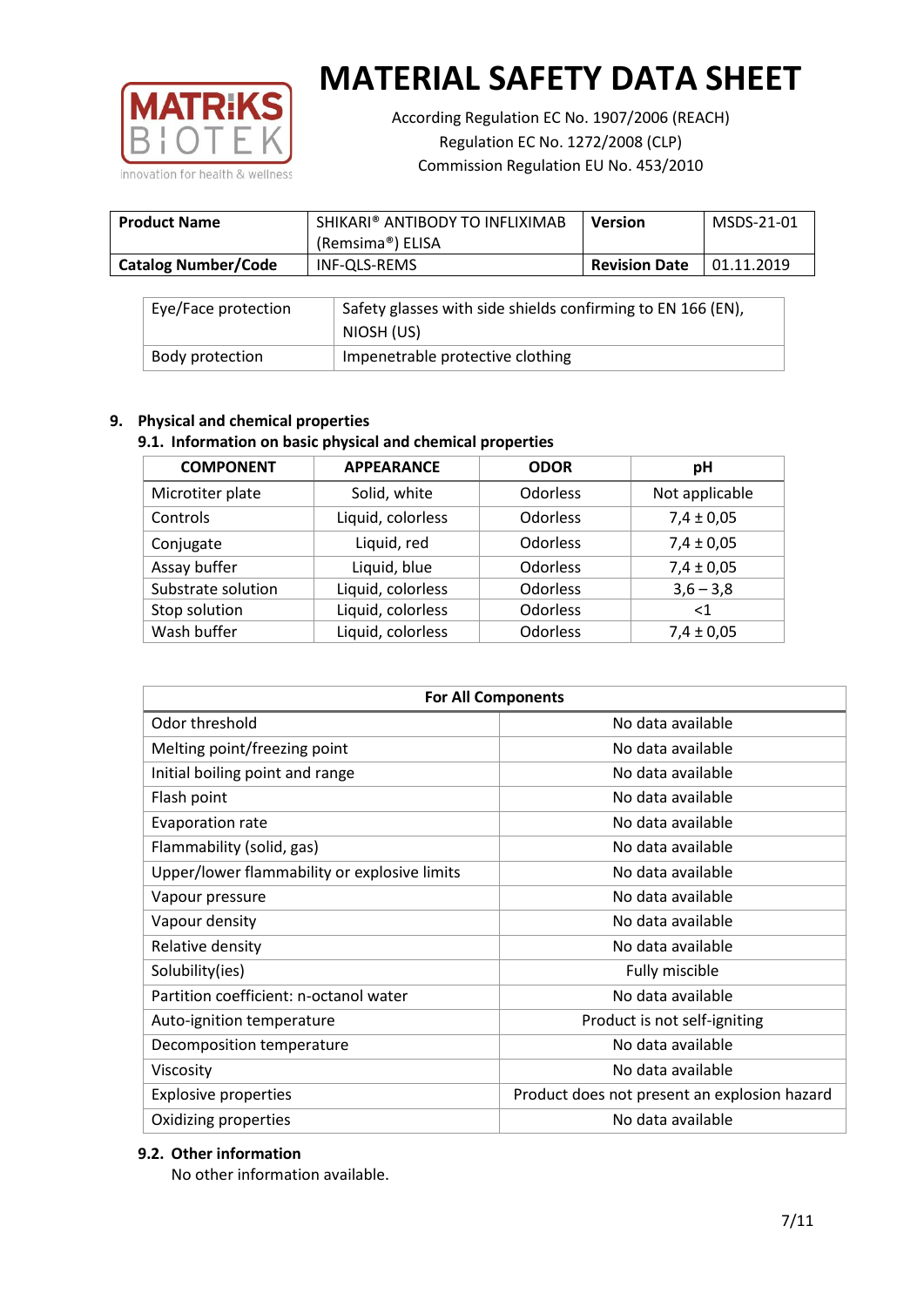

According Regulation EC No. 1907/2006 (REACH) Regulation EC No. 1272/2008 (CLP) Commission Regulation EU No. 453/2010

| SHIKARI® ANTIBODY TO INFLIXIMAB<br><b>Product Name</b> |                  | <b>Version</b>       | MSDS-21-01 |
|--------------------------------------------------------|------------------|----------------------|------------|
|                                                        | (Remsima®) ELISA |                      |            |
| <b>Catalog Number/Code</b>                             | INF-QLS-REMS     | <b>Revision Date</b> | 01.11.2019 |

### **10. Stability and reactivity**

### **10.1. Reactivity**

Not reactive under normal conditions of storage and manipulation. Sodium azide has been reported to form lead or copper azide in laboratory plumbing (heavy metals) which may explode on percussion. Treatment of sodium azide with strong acids gives hydrazoic acid, which is also extremely toxic.

### **10.2. Chemical stability**

Mixture is chemically stable under normal conditions of storage and manipulation. Overheating may cause thermal decomposition.

### **10.3. Possibility of hazardous reactions**

Sodium azide has been reported to form lead or copper azide in laboratory plumbing (heavy metals) which may explode on percussion.

#### **10.4. Conditions to avoid**

Stable under normal conditions. Keep away from direct sunlight and heat sources. Do not mix with strong acids and heavy metals.

#### **10.5. Incompatible materials**

Strong acids, heavy metals, halogenated hydrocarbons.

## **10.6. Hazardous decomposition products**

Material does not decompose at ambient temperatures. Incomplete combustion and thermolysis may produce toxic, irritating and flammable decomposition products (such as carbon monoxide, carbon dioxide, sooth, aldehydes and other products of organic compounds decomposition, sulfur / nitrogen oxides).

## **11. Toxicological information**

## **11.1. Information on toxicological effects**

## **11.1.1. Acute toxicity**

Based on available data, the classification criteria are not met. Based on composition, the mixture has low acute toxicity and no adverse effects for human health are expected under applicable conditions of exposure sodium azide.

## **11.1.2. Skin corrosion/irritation**

Based on available data, the classification criteria are not met. Prolonged or repeated skin contact may cause mild irritation and dermatitis (skin inflammation). However, these effects do not required classification

## **11.1.3. Serious eye damage/irritation**

Based on available data, the classification criteria are not met. Direct contact with eyes may cause slight and temporary irritation. However, these effects do not required classification

## **11.1.4. Respiratory or skin sensitization**

Based on available data, the classification criteria are not met. Compounds have no sensitization effects.

#### **11.1.5. Germ cell mutagenicity**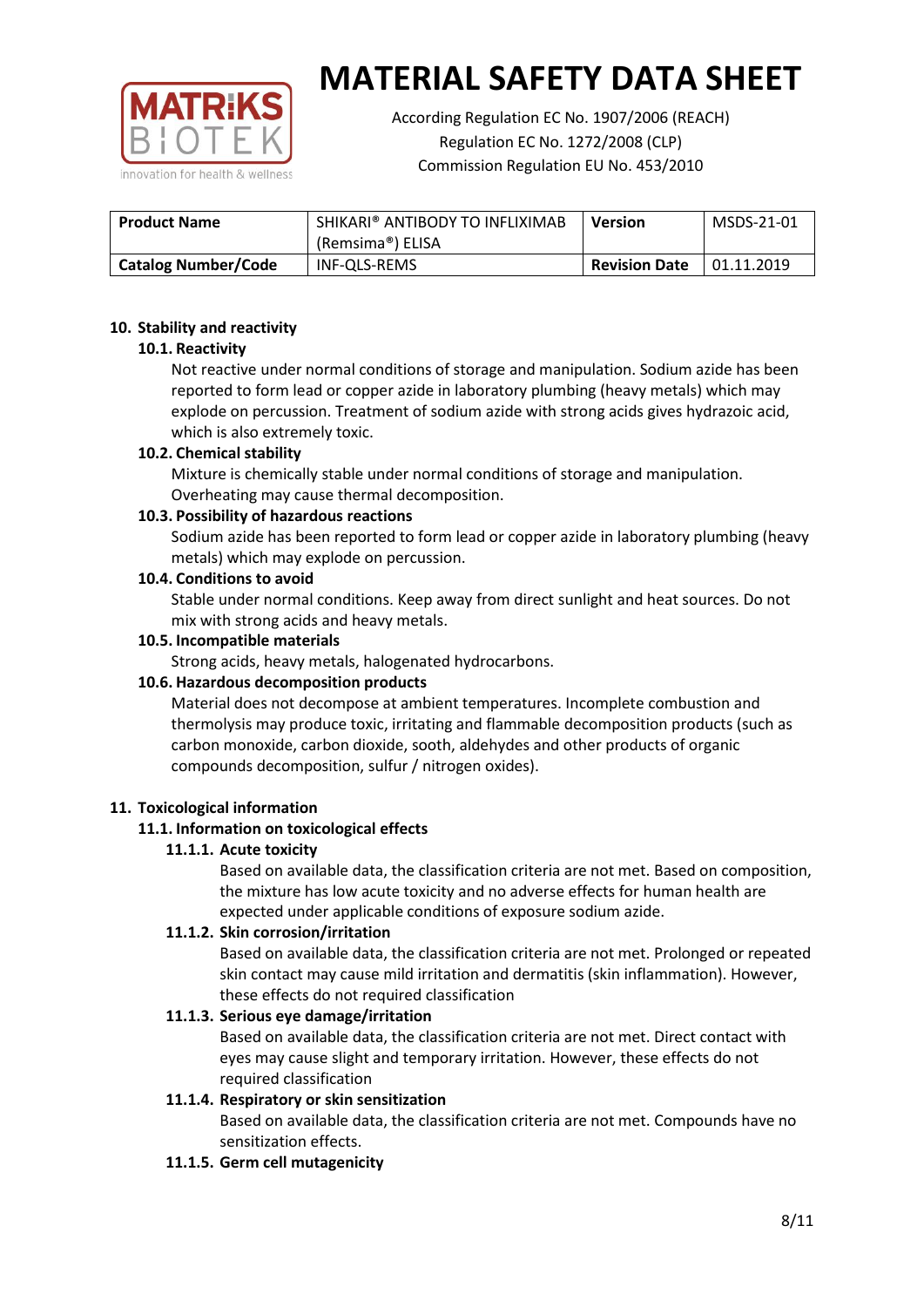

According Regulation EC No. 1907/2006 (REACH) Regulation EC No. 1272/2008 (CLP) Commission Regulation EU No. 453/2010

| <b>Product Name</b>        | SHIKARI® ANTIBODY TO INFLIXIMAB<br>(Remsima®) ELISA | <b>Version</b>       | MSDS-21-01        |
|----------------------------|-----------------------------------------------------|----------------------|-------------------|
| <b>Catalog Number/Code</b> | INF-QLS-REMS                                        | <b>Revision Date</b> | $\mid$ 01.11.2019 |

Based on available data, the classification criteria are not met. Compounds have no potential for mutagenic activity.

### **11.1.6. Carcinogenicity**

Based on available data, the classification criteria are not met. Compounds have no potential for carcinogenic activity.

### **11.1.7. Reproductive toxicity**

Based on available data, the classification criteria are not met. Compounds have no potential for reproductive toxicity.

### **11.1.8. STOT-single exposure**

Based on available data, the classification criteria are not met

### **11.1.9. STOT-repeated exposure**

Based on available data, the classification criteria are not met.

### **11.1.10. Aspiration hazard**

Based on available data, the classification criteria are not met.

### **12. Ecological information**

#### **12.1. Toxicity**

No data available.

- **12.2. Persistence and degradability** No data available.
- **12.3. Bio accumulative potential** No data available.

**12.4. Mobility in soil**

No data available.

## **12.5. Results of PBT and vPvB assessment**

The substances in the mixture do not meet the PBT/vPvB criteria according to REACH, annex XIII (content <0,1% w/w); the substances in the mixture are not included in the Candidate List of SVHC.

#### **12.6. Other adverse effects** No data available.

## **13. Disposal considerations**

## **13.1. Waste treatment methods**

Product: Waste should be disposed of in accordance with federal, state and local environmental control regulations. Must not be composed together with household garbage.

Uncleaned packaging: Waste should be disposed of in accordance with federal, state and local environmental control regulations. Must not be composed together with household garbage.

General notes: Water hazard class 1 (German Regulation) (Self-assessment): Slightly hazardous for water. Do not allow undiluted product or large quantities of it to reach ground water, water course or sewage system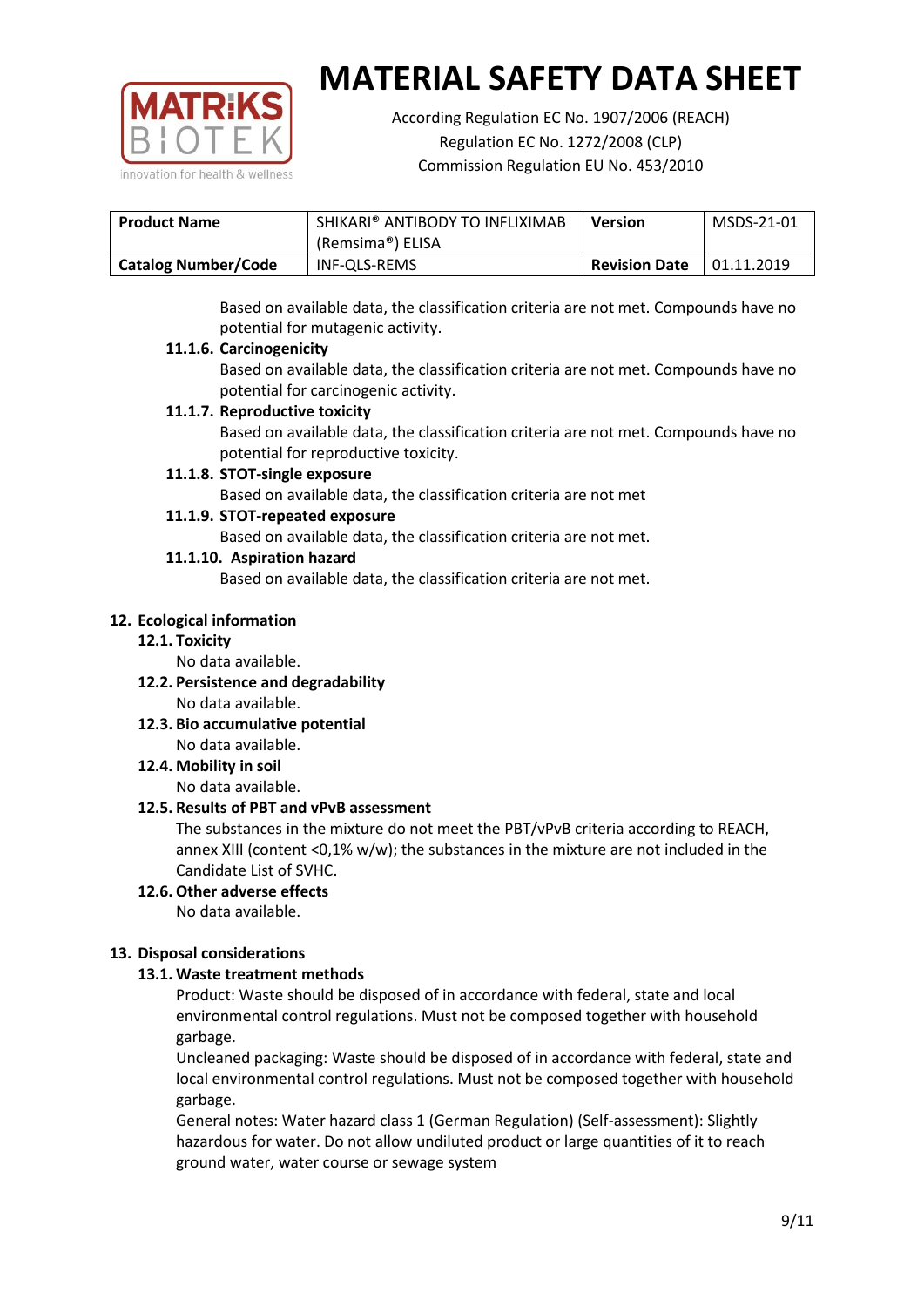

According Regulation EC No. 1907/2006 (REACH) Regulation EC No. 1272/2008 (CLP) Commission Regulation EU No. 453/2010

| <b>Product Name</b>        | SHIKARI® ANTIBODY TO INFLIXIMAB<br>(Remsima®) ELISA | <b>Version</b>       | MSDS-21-01 |
|----------------------------|-----------------------------------------------------|----------------------|------------|
| <b>Catalog Number/Code</b> | INF-QLS-REMS                                        | <b>Revision Date</b> | 01.11.2019 |

## **14. Transport information**

The mixture is not classified as dangerous for transport according to ADR/RID/IMDG/ICAO/IATA/ DGR

- **14.1. UN number:** None
- **14.2. Un proper shipping name:** None
- **14.3. Transport hazard class(es):** None
- **14.4. Packing group:** None
- **14.5. Environmental hazards:** None
- **14.6. Special precautions for user:** Not applicable.
- **14.7. Transport in bulk according to Annex II of MARPOL 73/78 and the IBC Code:** Not applicable.

#### **15. Regulatory information**

This Safety Data Sheet is prepared according to;

REGULATION (EC) No 1907/2006 OF THE EUROPEAN PARLIAMENT AND OF THE COUNCIL of 18 December 2006 concerning the Registration, Evaluation, Authorization and Restriction of Chemicals (REACH), establishing a European Chemicals Agency, amending Directive 1999/45/EC and repealing Council Regulation (EEC) No 793/93 and Commission Regulation (EC) No 1488/94 as well as Council Directive 76/769/EEC and Commission Directives 91/155/EEC, 93/67/EEC, 93/105/EC and 2000/21/EC

### **15.1. Safety, health and environmental regulations/legislation specific for the substance or mixture**

No data available.

## **15.2. Chemical safety assessment**

No data available.

#### **16. Other information**

## **16.1. "H code" and "R Phrases" used in this document**

| H301 | Toxic if swallowed |
|------|--------------------|
|------|--------------------|

- H311 Toxic in contact with skin
- H314 Causes severe skin burns and eye damage
- H315 Causes skin irritation
- H317 May cause an allergic skin reaction
- H319 Cause serious eye irritation
- H331 Toxic if inhaled
- H335 May cause respiratory irritation
- H400 Very toxic to aquatic life